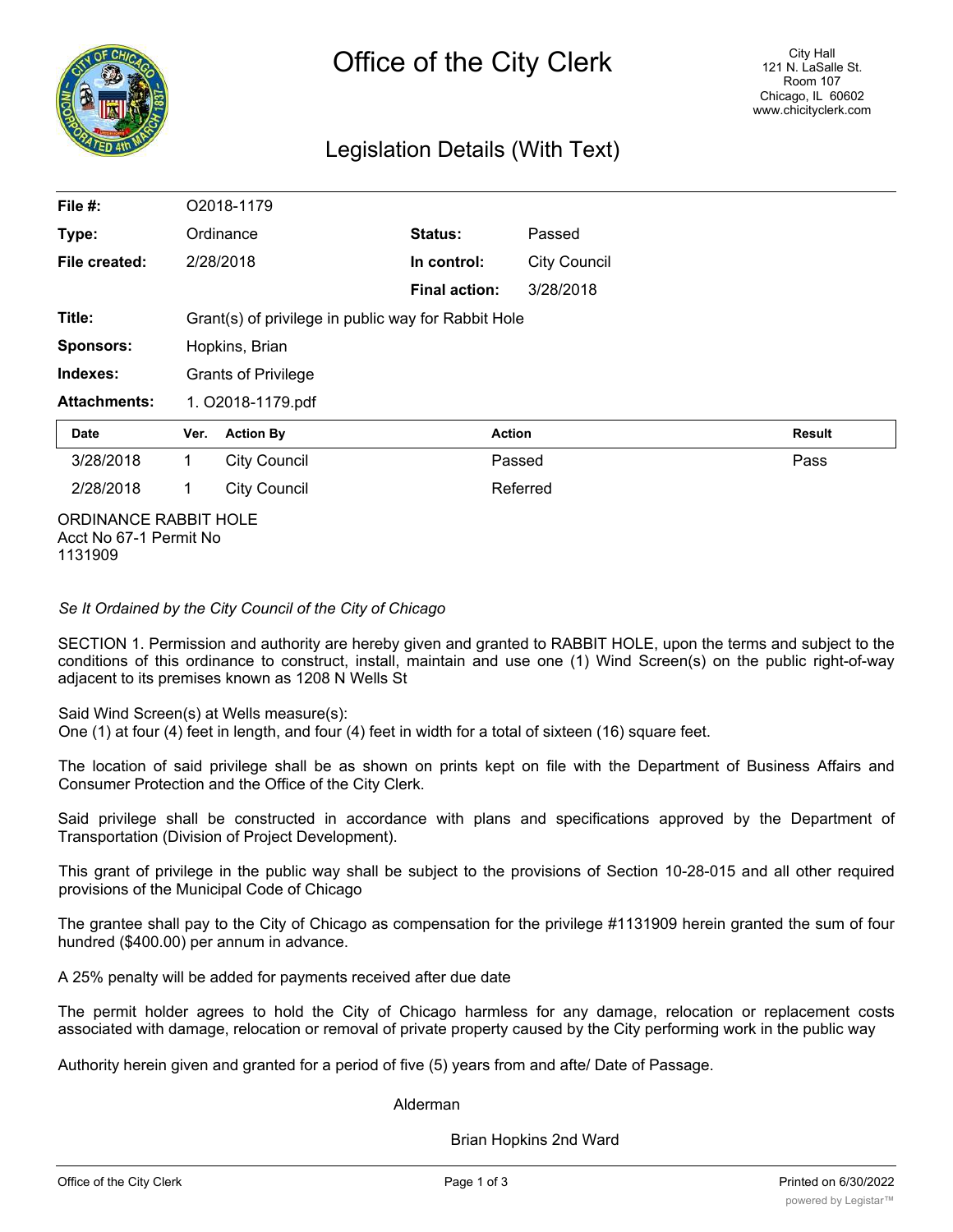Page 1

Department of Business AITairs and Consumer Protection Small Business Center - Public Way l,: sc Unit City Hall - 121 N LaSalle Street. Room 800 • Chicago. II. 60602 3 12-74-GOI3IZ / 3 12-744-62-10 • (312) 744-1044 (TTY) Imp //www ciivolchicano orn/hacp

#### **02/28/2018**

#### **Alderman Brian Hopkins**

Ward # 02 City of Chicago City Half Room 200 121 North LaSalle Street Chicago, Illinois 60602

## **Re: An ordinance to use and maintain a portion of the public right-of-way for one (1) wind screen(s) for RABBIT HOLE, adjacent to the premises known as 1208 N. Wells St..**

### **Dear Alderman Brian Hopkins:**

The applicant referenced above has requested the use of the public right-of-way for a wind screen(s). An ordinance has been prepared by the Department of Business Affairs and Consumer Protection - Small Business Center - Public Way Use Unit for presentation to the City Council. Because this request was made for properties located in your ward, as approved by you as per the attached, I respectfully request that you introduce the attached ordinance at the next City Council meeting.

If you have any questions regarding this ordinance, please contact Anthony Bertuca at (3 1 2) 744-5506.